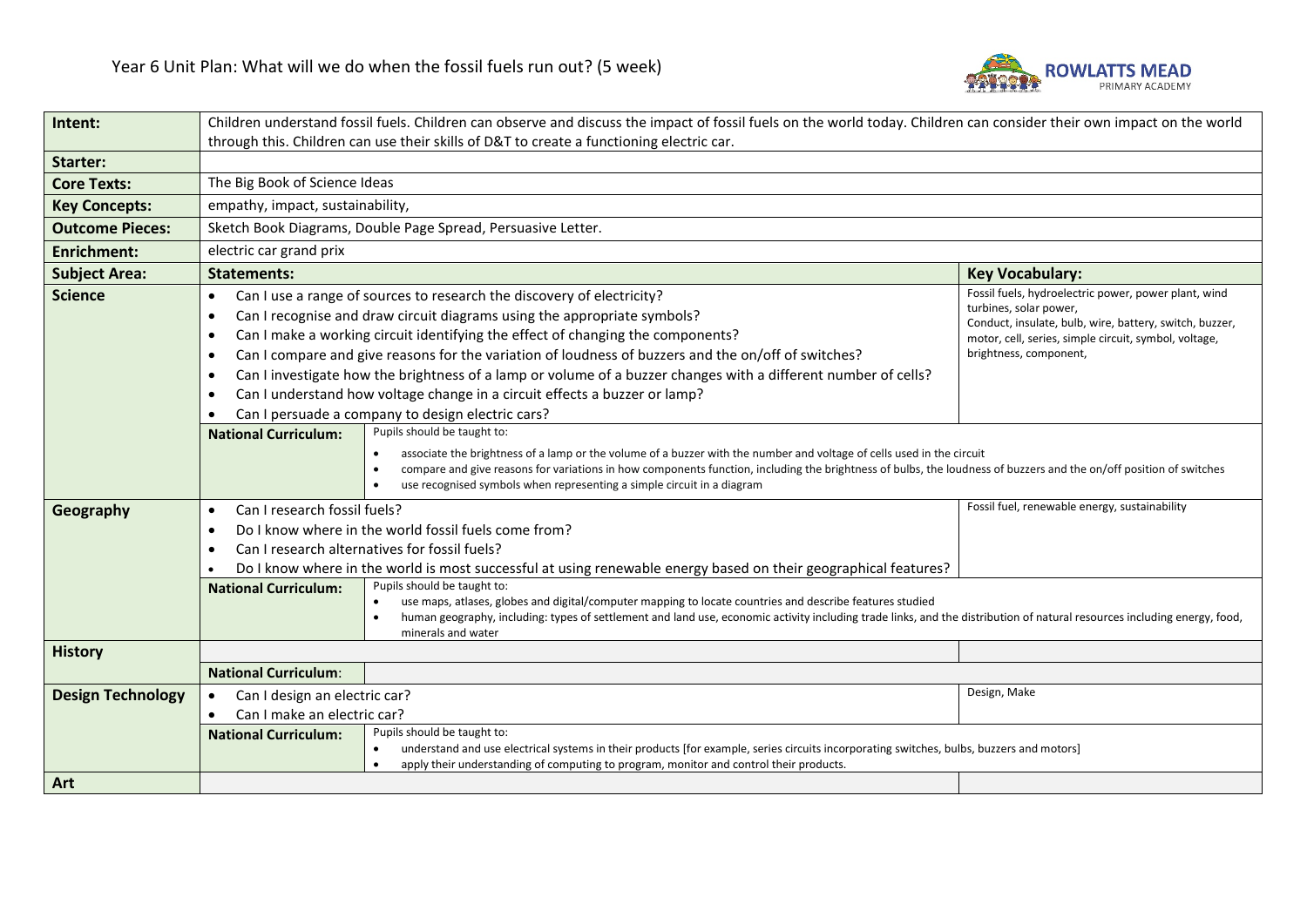

|                          | <b>National Curriculum:</b>                                                                                                                                                                                                                                                             |                                                                    |  |  |  |
|--------------------------|-----------------------------------------------------------------------------------------------------------------------------------------------------------------------------------------------------------------------------------------------------------------------------------------|--------------------------------------------------------------------|--|--|--|
| <b>Music</b>             |                                                                                                                                                                                                                                                                                         |                                                                    |  |  |  |
|                          | <b>National Curriculum:</b>                                                                                                                                                                                                                                                             |                                                                    |  |  |  |
| <b>PSHE</b>              | Can I understand the impact of fossil fuels on the world?<br>$\bullet$                                                                                                                                                                                                                  |                                                                    |  |  |  |
|                          | Can I collect opinions from my local community around alternative fuels?<br>$\bullet$                                                                                                                                                                                                   |                                                                    |  |  |  |
|                          | Can I understand my own carbon footprint?<br>$\bullet$<br>See PSHE Subject Leader Document.<br><b>National Curriculum:</b>                                                                                                                                                              |                                                                    |  |  |  |
|                          |                                                                                                                                                                                                                                                                                         |                                                                    |  |  |  |
| <b>Religious Studies</b> |                                                                                                                                                                                                                                                                                         |                                                                    |  |  |  |
|                          | <b>National Curriculum:</b>                                                                                                                                                                                                                                                             |                                                                    |  |  |  |
| <b>Computing</b>         | Can I use MovieMaker to present my fossil fuel learning?                                                                                                                                                                                                                                | Micro:bit, MakeCode, input, process, output, flashing,             |  |  |  |
|                          |                                                                                                                                                                                                                                                                                         | <b>USB</b><br>Selection, condition, if then else, variable, random |  |  |  |
|                          | <b>E-Safety - Project Evolve</b><br>Strand 7 - Privacy and Security                                                                                                                                                                                                                     | Input, selection, condition, variable, sensing,                    |  |  |  |
|                          | Strand 8 - Copyright and Ownership                                                                                                                                                                                                                                                      | accelerometer<br>Compass, direction, variable, navigation          |  |  |  |
|                          | See Project Evolve Document.                                                                                                                                                                                                                                                            | Micro:bit, design, task, algorithm, variable, step counter         |  |  |  |
|                          | Plan, create, code, test, debug                                                                                                                                                                                                                                                         |                                                                    |  |  |  |
|                          | <b>NCEE Unit 5: 3D Modelling</b>                                                                                                                                                                                                                                                        |                                                                    |  |  |  |
|                          | To use a computer to create and manipulate three-dimensional (3D) digital                                                                                                                                                                                                               |                                                                    |  |  |  |
|                          | objects                                                                                                                                                                                                                                                                                 |                                                                    |  |  |  |
|                          |                                                                                                                                                                                                                                                                                         |                                                                    |  |  |  |
|                          | To compare working digitally with 2D and 3D graphics                                                                                                                                                                                                                                    |                                                                    |  |  |  |
|                          |                                                                                                                                                                                                                                                                                         |                                                                    |  |  |  |
|                          | To construct a digital 3D model of a physical object                                                                                                                                                                                                                                    |                                                                    |  |  |  |
|                          | To identify that physical objects can be broken down into a collection of 3D                                                                                                                                                                                                            |                                                                    |  |  |  |
|                          | shapes                                                                                                                                                                                                                                                                                  |                                                                    |  |  |  |
|                          |                                                                                                                                                                                                                                                                                         |                                                                    |  |  |  |
|                          | To design a digital model by combining 3D objects                                                                                                                                                                                                                                       |                                                                    |  |  |  |
|                          | To develop and improve a digital 3D model                                                                                                                                                                                                                                               |                                                                    |  |  |  |
|                          |                                                                                                                                                                                                                                                                                         |                                                                    |  |  |  |
|                          | Pupils should be taught to:<br><b>National Curriculum:</b>                                                                                                                                                                                                                              |                                                                    |  |  |  |
|                          | select, use and combine a variety of software (including internet services) on a range of digital devices to design and create a range of programs, systems and content<br>that accomplish given goals, including collecting, analysing, evaluating and presenting data and information |                                                                    |  |  |  |
|                          | use technology safely, respectfully and responsibly; recognise acceptable/unacceptable behaviour; identify a range of ways to report concerns about content and                                                                                                                         |                                                                    |  |  |  |
|                          | contact.                                                                                                                                                                                                                                                                                |                                                                    |  |  |  |